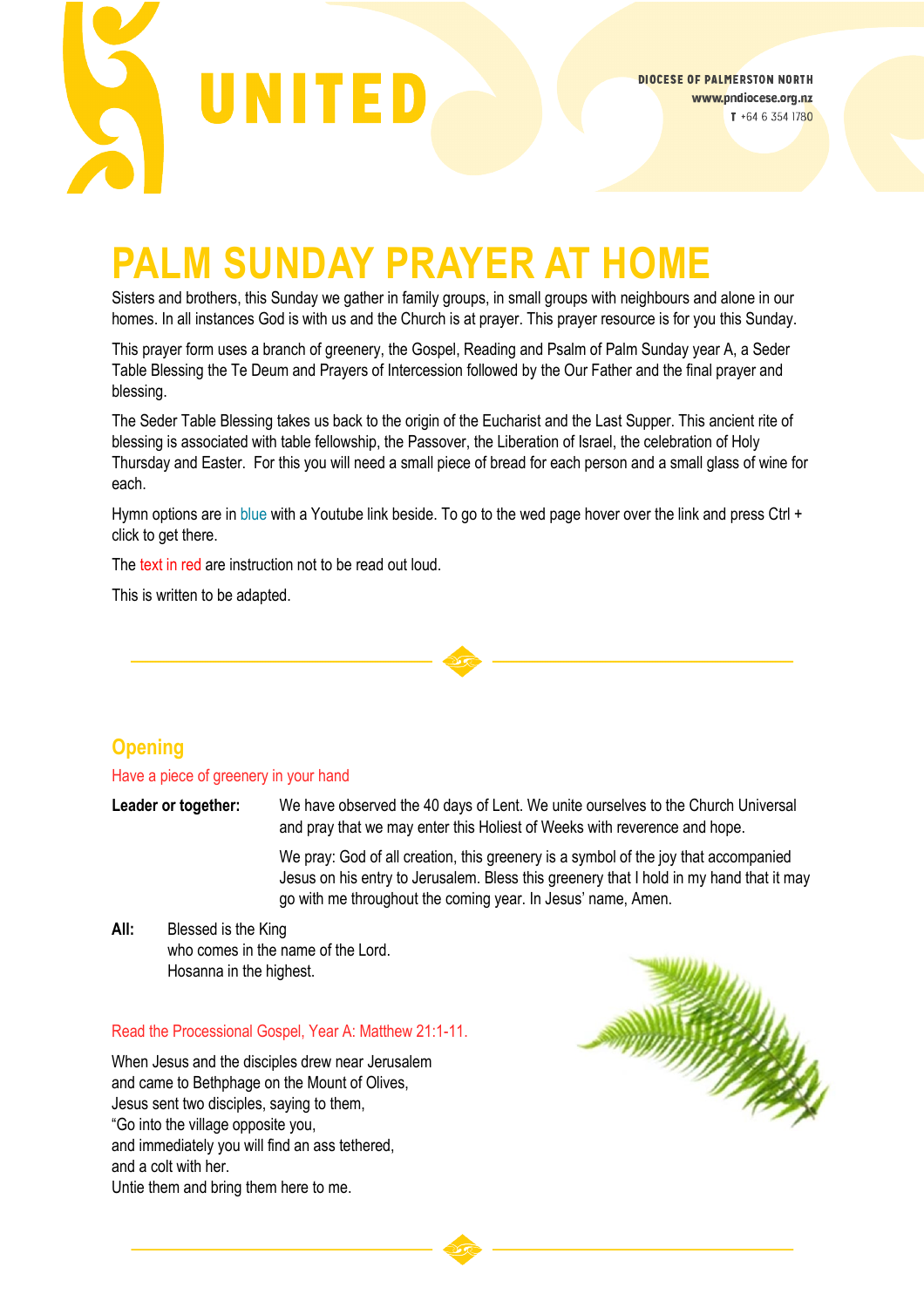And if anyone should say anything to you, reply, 'The master has need of them.' Then he will send them at once." This happened so that what had been spoken through the prophet might be fulfilled: Say to daughter Zion, "Behold, your king comes to you, meek and riding on an ass, and on a colt, the foal of a beast of burden." The disciples went and did as Jesus had ordered them. They brought the ass and the colt and laid their cloaks over them, and he sat upon them. The very large crowd spread their cloaks on the road, while others cut branches from the trees and strewed them on the road. The crowds preceding him and those following kept crying out and saying: "Hosanna to the Son of David; blessed is the he who comes in the name of the Lord; hosanna in the highest." And when he entered Jerusalem the whole city was shaken and asked, "Who is this?" And the crowds replied, "This is Jesus the prophet, from Nazareth in Galilee."

**All:** O Gates lift high your heads; Grow higher ancient doors. Let him enter the King of Glory! Who is the King of Glory? He, the Lord of Host, he is the King of Glory

### **Prayer:**

Lord Jesus, acclaimed as King, crucified as criminal, teach us to accept our sufferings and triumphs for your glory alone. Hear this prayer for your love's sake. Amen.

# **Processional Hymn: 'Hosanna to the Son of David' (Schutte) <https://www.youtube.com/watch?v=axMtARvgc18>**

Refrain **Hosanna** to the Son of David! O blest is he, O blest is he who comes in the name of the Lord!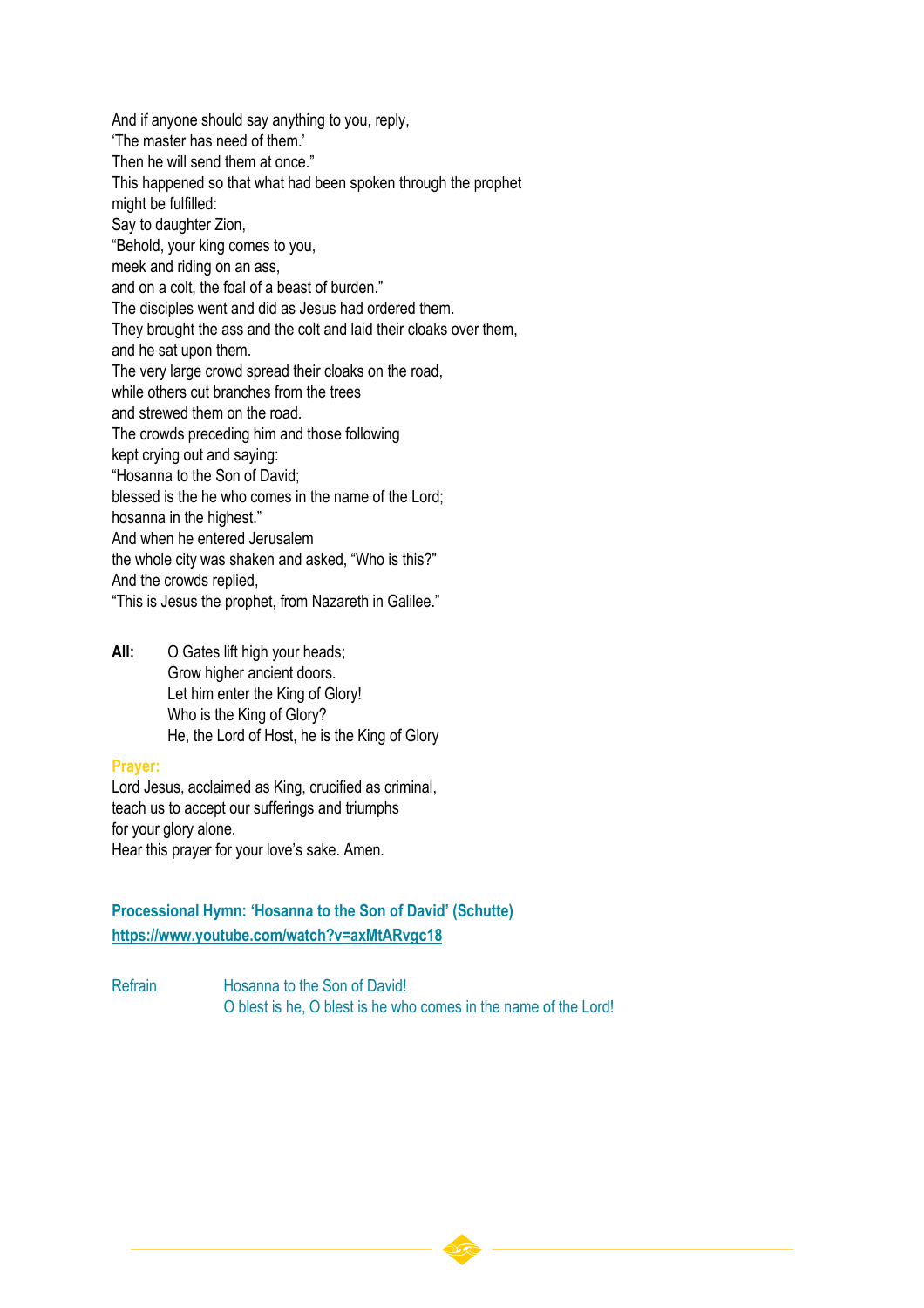# **Liturgy of the Word**

## **Isaiah 50:4-7**

The God has given me a well-trained tongue, that I might know how to speak to the weary a word that will rouse them. Morning after morning he opens my ear that I may hear; and I have not rebelled, have not turned back. I gave my back to those who beat me. my cheeks to those who plucked my beard; my face I did not shield from buffets and spitting.

The Lord God is my help, therefore I am not disgraced; I have set my face like flint, knowing that I shall not be put to shame.

# **Psalm 21 (Alstott) <https://www.youtube.com/watch?v=VMEZS62DIkw>**

## **All: My God, my God, why have you abandoned me?**

All who see me scoff at me; they mock me with parted lips, they wag their heads: "He relied on the LORD; let him deliver him, let him rescue him, if he loves him." **All: My God, my God, why have you abandoned me?**

Indeed, many dogs surround me, a pack of evildoers closes in upon me; They have pierced my hands and my feet; I can count all my bones. **All: My God, my God, why have you abandoned me?**

They divide my garments among them, and for my vesture they cast lots. But you, O LORD, be not far from me; O my help, hasten to aid me. **All: My God, my God, why have you abandoned me?**

I will proclaim your name to my brethren; in the midst of the assembly I will praise you: "You who fear the LORD, praise him; all you descendants of Jacob, give glory to him; revere him, all you descendants of Israel!" **All: My God, my God, why have you abandoned me?**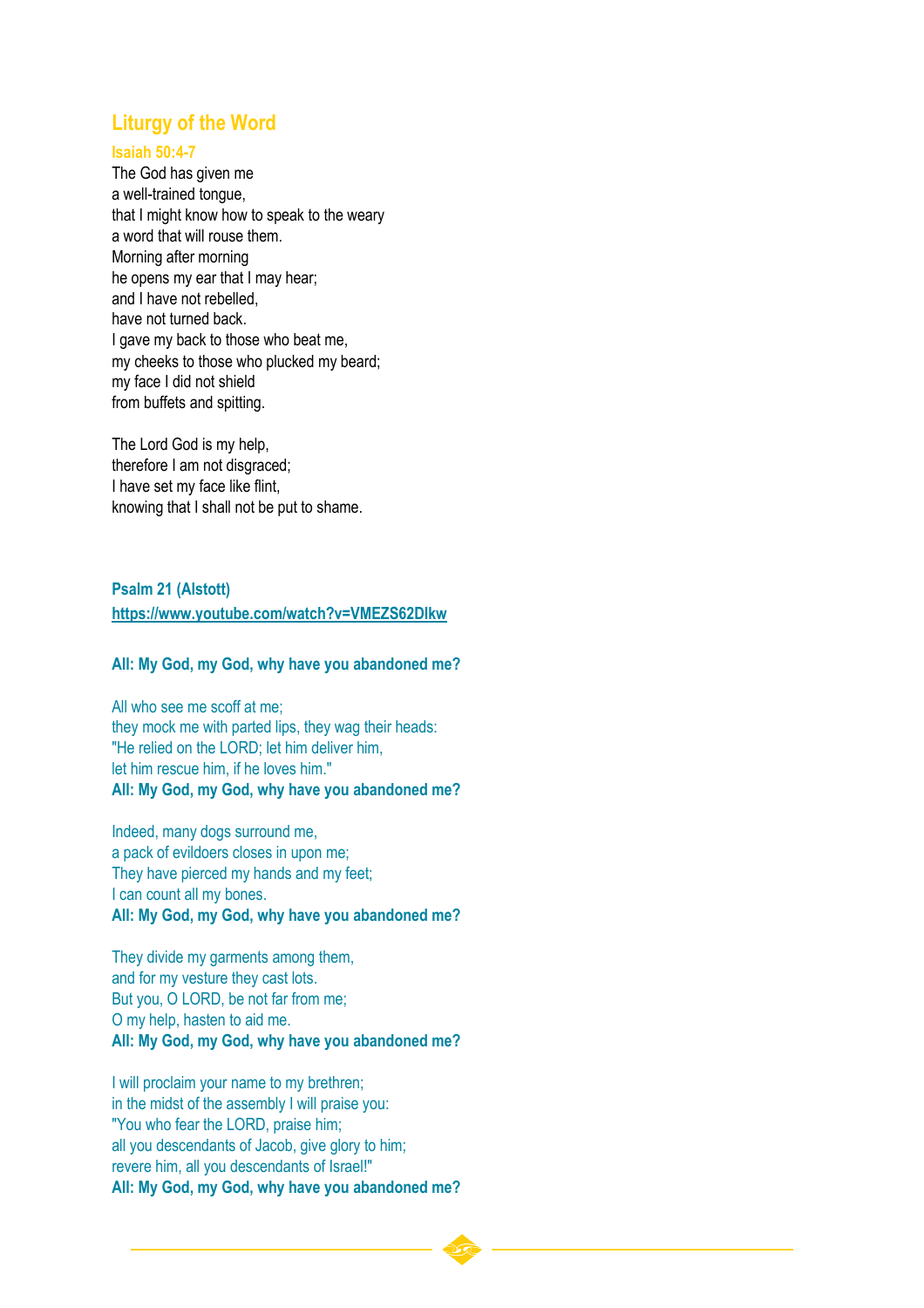#### **Philippians 2:6-11**

Christ Jesus, though he was in the form of God, did not regard equality with God something to be grasped. Rather, he emptied himself, taking the form of a slave, coming in human likeness; and found human in appearance, he humbled himself, becoming obedient to the point of death, even death on a cross. Because of this, God greatly exalted him and bestowed on him the name which is above every name, that at the name of Jesus every knee should bend, of those in heaven and on earth and under the earth, and every tongue confess that Jesus Christ is Lord, to the glory of God the Father.

#### **Passion reading: Matthew 26:14-27:66**

Brothers and Sisters Listen to the Holy Gospel According to Matthew

Jesus stood before the governor, Pontius Pilate, who questioned him, "Are you the king of the Jews?" Jesus said, "You say so." And when he was accused by the chief priests and elders, he made no answer. Then Pilate said to him, "Do you not hear how many things they are testifying against you?" But he did not answer him one word, so that the governor was greatly amazed.

Now on the occasion of the feast the governor was accustomed to release to the crowd one prisoner whom they wished. And at that time they had a notorious prisoner called Barabbas. So when they had assembled, Pilate said to them, "Which one do you want me to release to you, Barabbas, or Jesus called Christ?" For he knew that it was out of envy that they had handed him over. While he was still seated on the bench, his wife sent him a message, "Have nothing to do with that righteous man. I suffered much in a dream today because of him." The chief priests and the elders persuaded the crowds to ask for Barabbas but to destroy Jesus. The governor said to them in reply,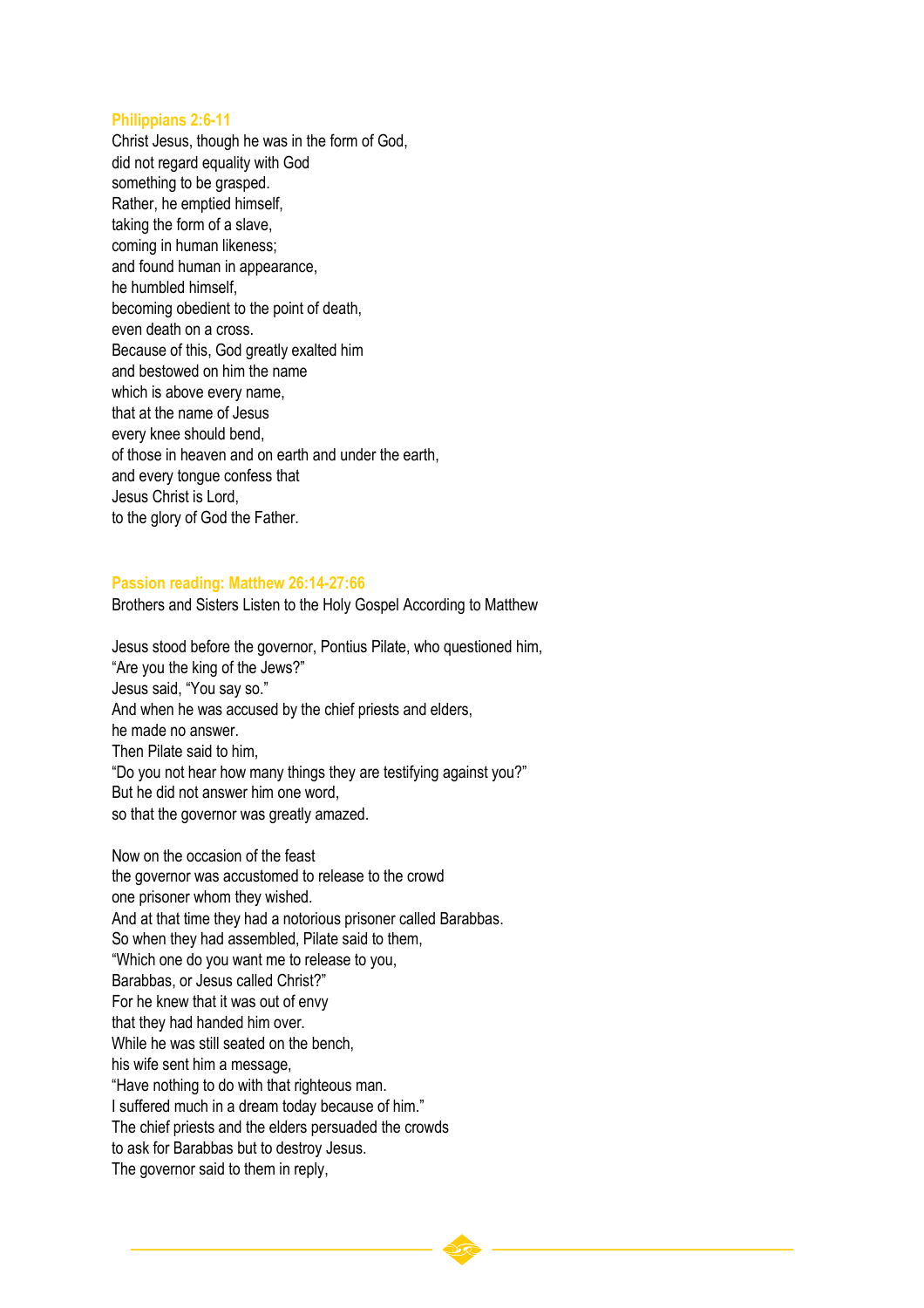"Which of the two do you want me to release to you?" They answered, Barabbas!" Pilate said to them, "Then what shall I do with Jesus called Christ?" They all said, "Let him be crucified!" But he said, "Why? What evil has he done?" They only shouted the louder, "Let him be crucified!" When Pilate saw that he was not succeeding at all, but that a riot was breaking out instead, he took water and washed his hands in the sight of the crowd, saying, "I am innocent of this man's blood. Look to it yourselves." And the whole people said in reply, "His blood be upon us and upon our children." Then he released Barabbas to them, but after he had Jesus scourged, he handed him over to be crucified. Then the soldiers of the governor took Jesus inside the praetorium

and gathered the whole cohort around him. They stripped off his clothes and threw a scarlet military cloak about him. Weaving a crown out of thorns, they placed it on his head, and a reed in his right hand. And kneeling before him, they mocked him, saying, "Hail, King of the Jews!" They spat upon him and took the reed and kept striking him on the head. And when they had mocked him, they stripped him of the cloak, dressed him in his own clothes, and led him off to crucify him.

As they were going out, they met a Cyrenian named Simon; this man they pressed into service to carry his cross.

And when they came to a place called Golgotha — which means Place of the Skull —, they gave Jesus wine to drink mixed with gall. But when he had tasted it, he refused to drink. After they had crucified him, they divided his garments by casting lots; then they sat down and kept watch over him there. And they placed over his head the written charge against him: This is Jesus, the King of the Jews. Two revolutionaries were crucified with him, one on his right and the other on his left. Those passing by reviled him, shaking their heads and saying,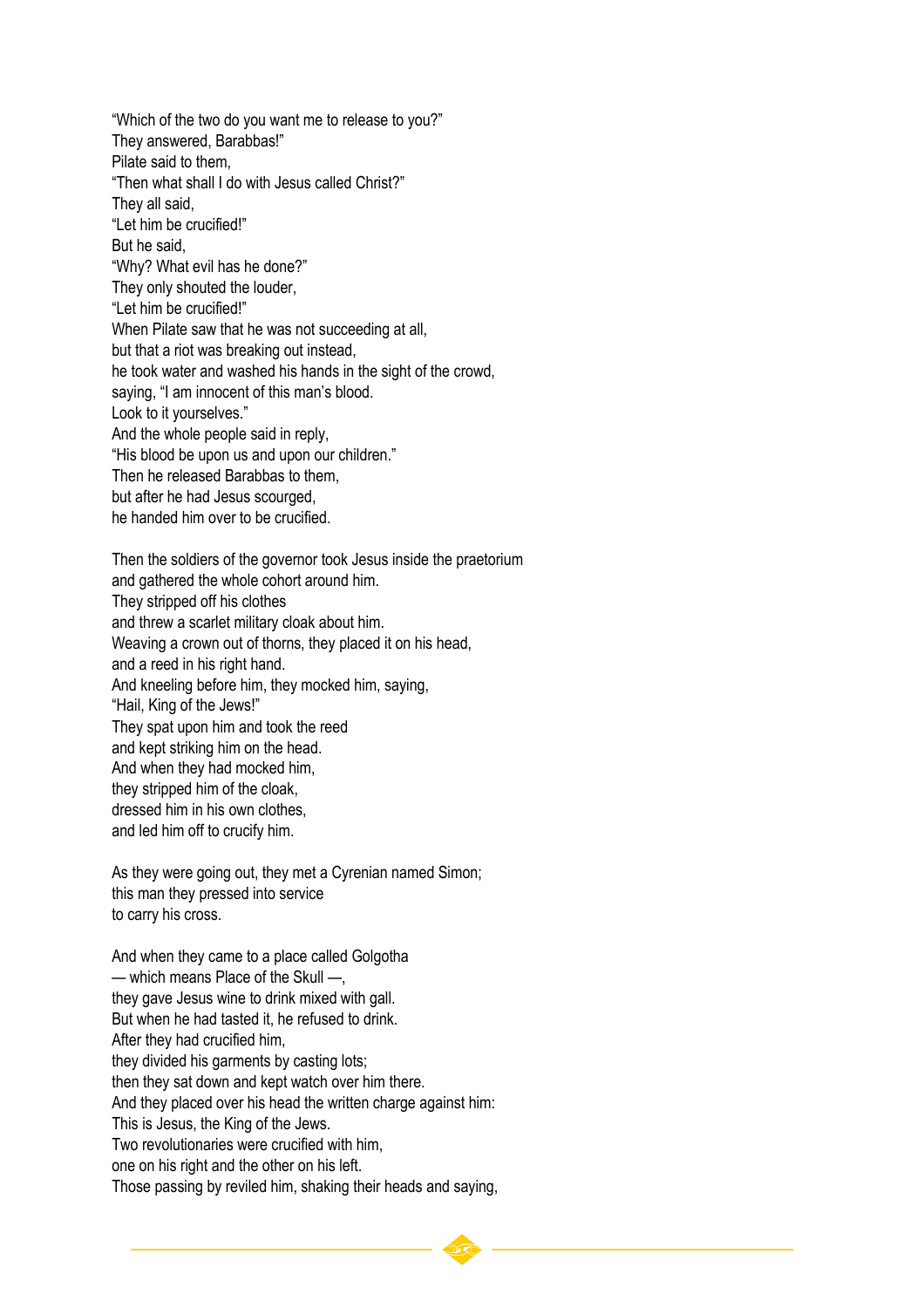"You who would destroy the temple and rebuild it in three days, save yourself, if you are the Son of God, and come down from the cross!" Likewise the chief priests with the scribes and elders mocked him and said, "He saved others; he cannot save himself. So he is the king of Israel! Let him come down from the cross now, and we will believe in him. He trusted in God; let him deliver him now if he wants him. For he said, 'I am the Son of God.'" The revolutionaries who were crucified with him also kept abusing him in the same way.

From noon onward, darkness came over the whole land until three in the afternoon. And about three o'clock Jesus cried out in a loud voice, "Eli, Eli, lema sabachthani?" which means, "My God, my God, why have you forsaken me?" Some of the bystanders who heard it said, "This one is calling for Elijah." Immediately one of them ran to get a sponge; he soaked it in wine, and putting it on a reed, gave it to him to drink. But the rest said, 'Wait, let us see if Elijah comes to save him." But Jesus cried out again in a loud voice, and gave up his spirit.

And behold, the veil of the sanctuary was torn in two from top to bottom. The earth quaked, rocks were split, tombs were opened, and the bodies of many saints who had fallen asleep were raised. And coming forth from their tombs after his resurrection, they entered the holy city and appeared to many. The centurion and the men with him who were keeping watch over Jesus feared greatly when they saw the earthquake and all that was happening, and they said, "Truly, this was the Son of God!"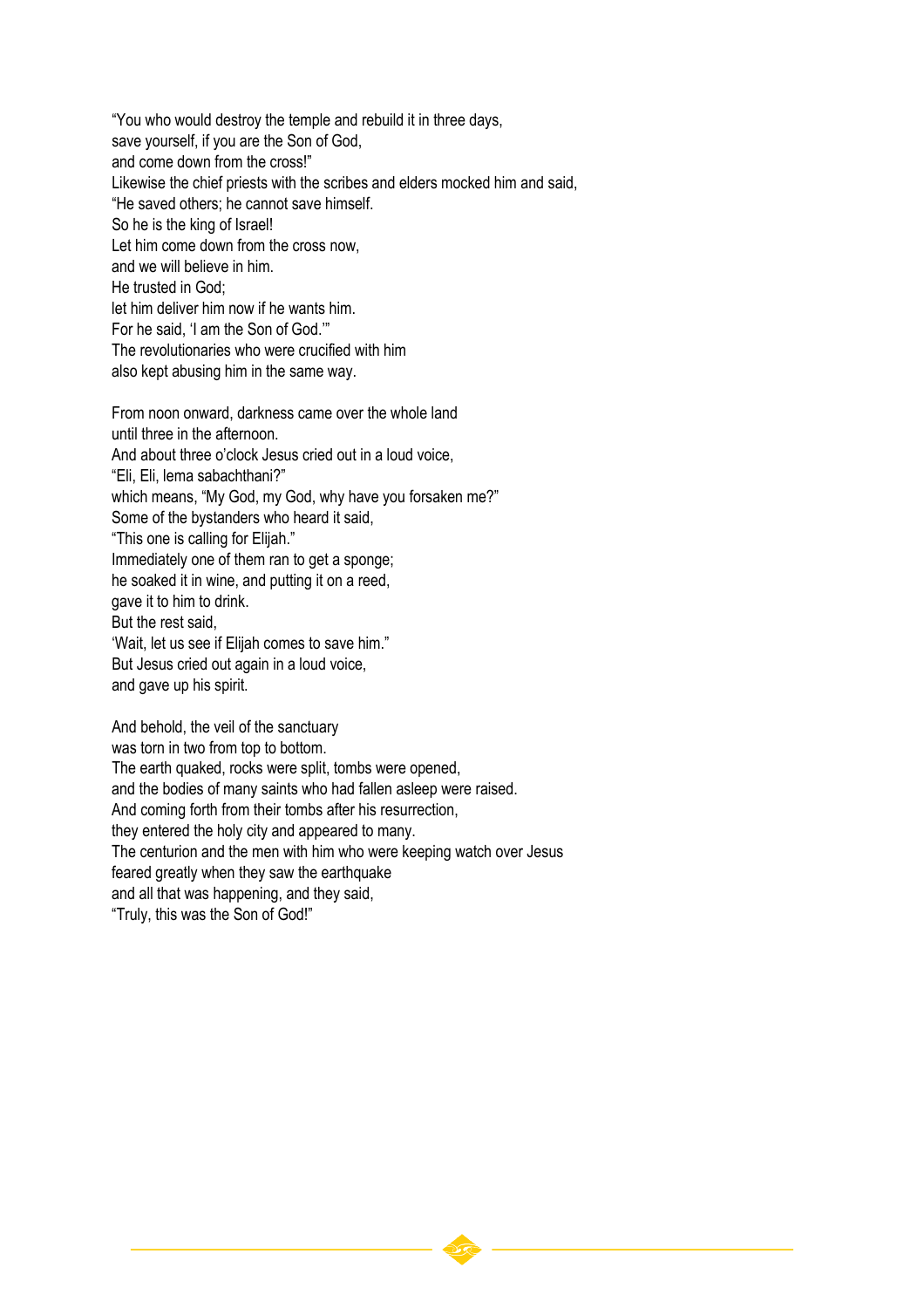# **A Seder Table Blessing**

If you wish, follow the ancient Jewish tradition of the Table Seder. Place the bread and cups of wine on the table. Read the Te Deum together or taking a verse each.

### **Te Deum Laudamus**

We praise you O God and acclaim you as the Lord. All creation worships you: the Father everlasting. To you all angels, all the powers of heaven: cherubim and seraphim, sing in endless praise,

Holy, holy, holy Lord, God of power and might: heaven and earth are full of your glory. The glorious company of apostles praise you: the noble fellowship of prophets praise you, the white-robed army of martyrs praise you.

Throughout the world the holy Church acclaims you: Father, of majesty unbounded, your true and only Son, worthy of all worship: and the Holy Spirit, our advocate and guide.

You Christ are the king of glory: the eternal Son of the Father.

When you became incarnate to set us free: you humbly accepted the Virgin's womb.

You overcame the sting of death: and opened the kingdom of heaven to all believers.

You are seated at God's right hand in glory: we believe that you will come and be our judge.

Come then Lord and help your people: bought with the price of your own blood, and bring us with your saints: to glory everlasting.

Glory to the Father, and to the Son, and to the Holy Spirit; as it was in the beginning, is now, and ever shall be, world without end. Amen.

#### Share the bread and cup

#### **Table Song**

'We Remember' (Haugen) - <https://www.youtube.com/watch?v=8bkeLi8JMgw>

Refrain We remember how you loved us to your death, and still we celebrate, for you are with us here; and we believe that we will see you when you come, in your glory, Lord, we remember, we celebrate, we believe.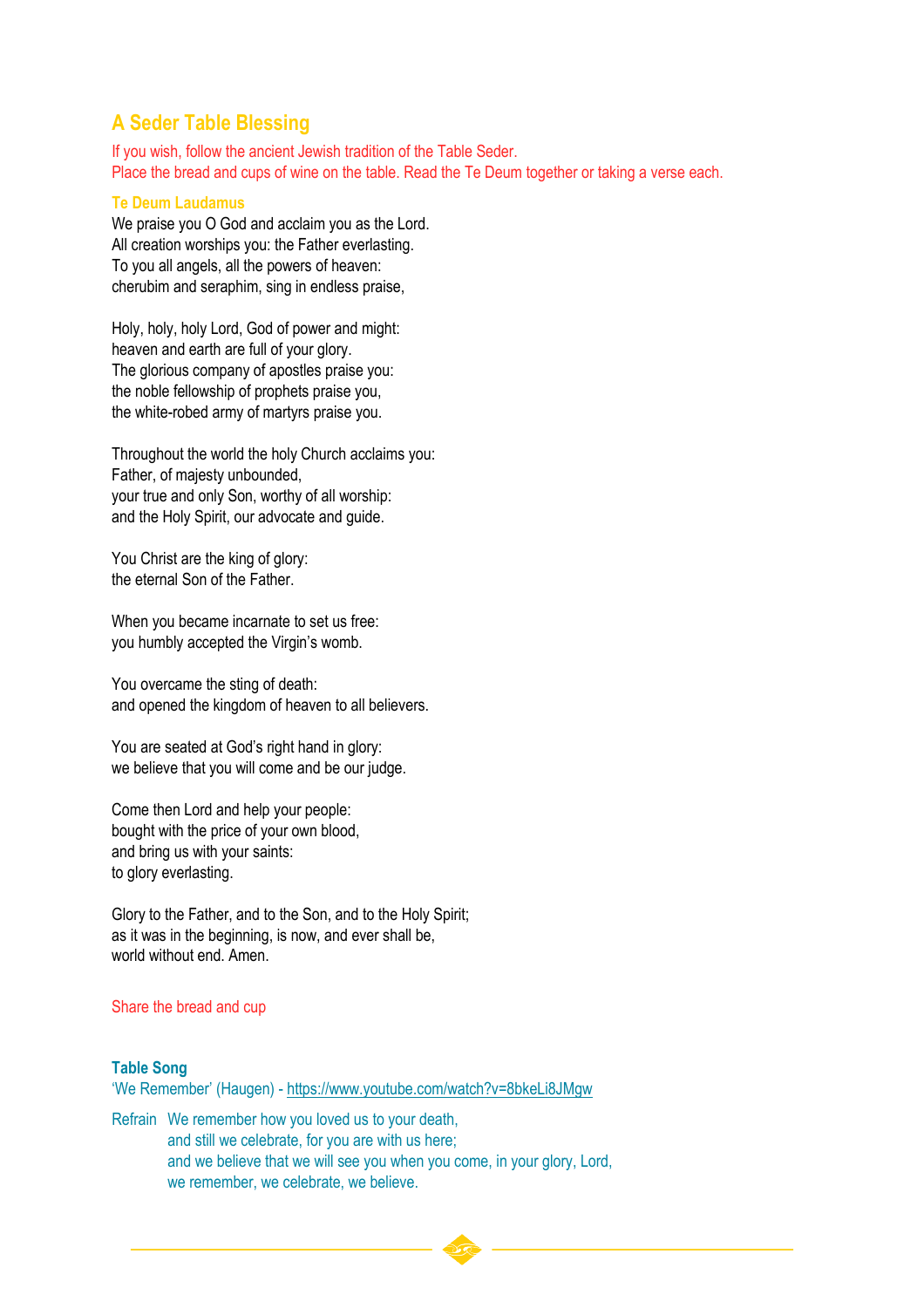# **Prayers of Intercession**

We pray for all those infected by the Coronavirus around the world, for those who care for them, for health specialists and authorities who are combatting the spread of infection, and for all who at this time are feeling anxious, especially for those with friends and family in the infected countries and here in New Zealand … E te Ariki whakarongo mai rā ki ā mātou (Lord hear us)

For all believers: that we take up the cross each day and remain faithful to the Lord. E te Ariki whakarongo mai rā ki ā mātou (Lord hear us)

For world leaders: that they may govern with mercy, justice and respect for the rights of all people to justice, food, water, shelter and safety.

E te Ariki whakarongo mai rā ki ā mātou (Lord hear us)

For wealthy nations and people; that they act with compassion and concern for the poor and marginalized. E te Ariki whakarongo mai rā ki ā mātou (Lord hear us)

We pray for those who have died that they may rest in the loving presence of the Lord ... E te Ariki whakarongo mai rā ki ā mātou (Lord hear us)

Please add your own prayers

# **The Lord's Prayer**

Everyone prays this together

Our Father in heaven, hallowed be your name, your kingdom come, your will be done, on earth as in heaven.

Give us today our daily bread. Forgive us our sins as we forgive those who sin against us. Save us from the time of trial and deliver us from evil.

For the kingdom, the power, and the glory are yours now and for ever. Amen.

Kua akona nei tātou e tō tātou Ariki, ka īnoi tātou E tō mātou Matua i te rangi Kia tapu tōu Ingoa. Kia tae mai tōu rangatiratanga. Kia meatia tāu e pai ai ki runga ki te whenua, kia rite anō ki tō te rangi. Hōmai ki a mātou āianei he taro mā mātou mō tēnei rā. Murua ō mātou hara, Me mātou hoki e muru nei i ō te hunga e hara ana ki a mātou.